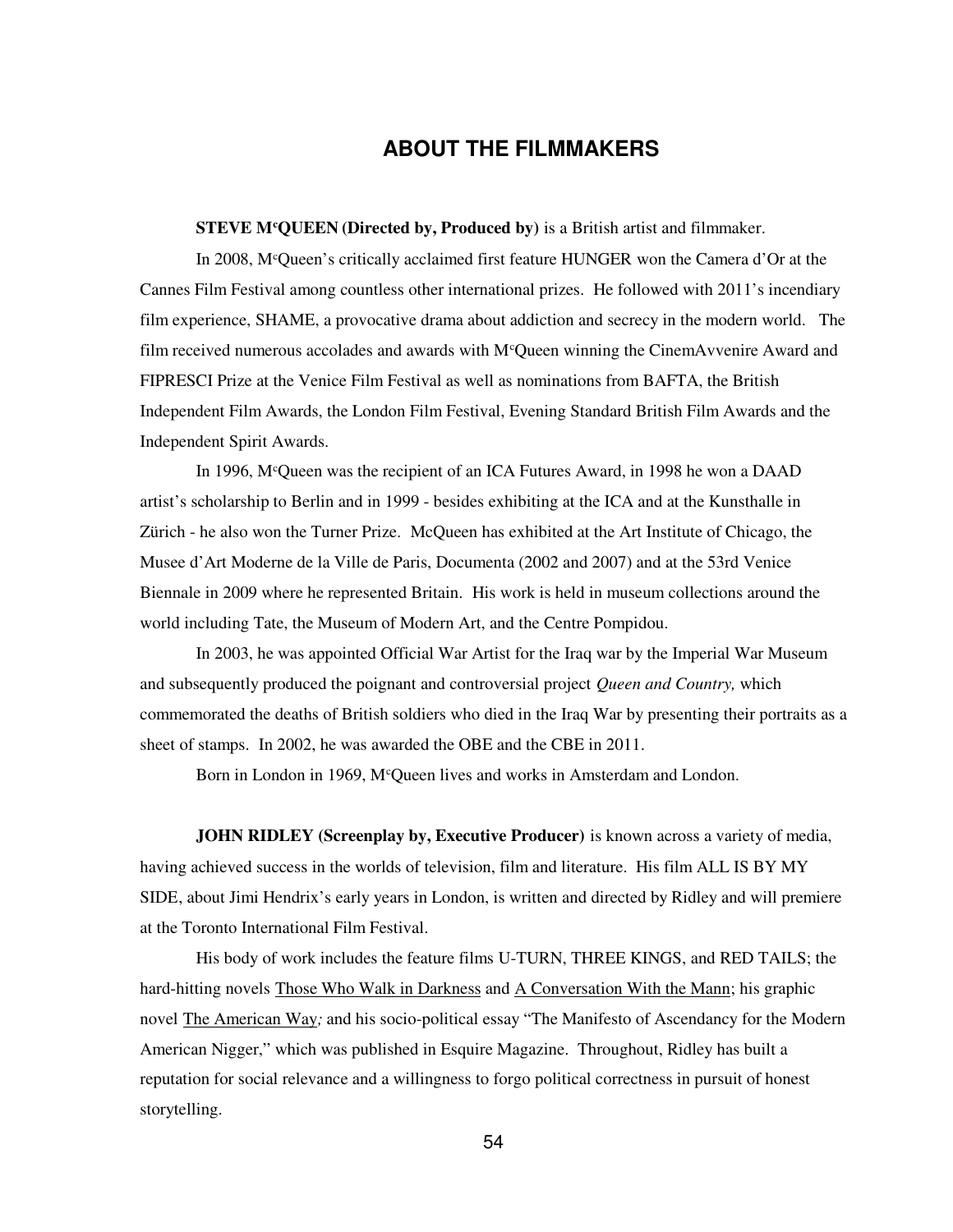**DEDE GARDNER (Produced by)** is President of Plan B Entertainment where she oversees a wide range of film and television projects. Recently, Marc Forster's WORLD WAR Z, starring Brad Pitt and Mireille Enos; Andrew Dominik's KILLING THEM SOFTLY, starring Brad Pitt, James Gandolfini, Richard Jenkins, and Ray Liotta; and is currently in post-production on Rupert Goold's TRUE STORY, starring James Franco and Jonah Hill. She also produced Terence Mallick's 2011 Palme d'Or-winning THE TREE OF LIFE, starring Brad Pitt, Jessica Chastain, and Sean Penn. The film was also nominated for 'Best Picture' at the Academy Awards.

In 2010, Gardner produced Ryan Murphy's EAT, PRAY, LOVE based on the best-selling book by Elizabeth Gilbert and starring Julia Roberts, Javier Bardem, and Richard Jenkins. In 2009, she produced Robert Schwentke's THE TIME TRAVELER'S WIFE, starring Rachel McAdams and Eric Bana, and THE PRIVATE LIVES OF PIPPA LEE, directed by Rebecca Miller and starring Robin Wright, Alan Arkin, Keanu Reeves, and Blake Lively.

In 2007, Gardner produced the internationally acclaimed drama THE ASSASSINATION OF JESSE JAMES BY THE COWARD ROBERT FORD. Directed by Andrew Dominik and starring Brad Pitt and Casey Affleck, the film received 'Best Film' nominations from the Empire Awards and the London Film Critics Circle. In addition, Pitt earned the 'Best Actor Award' at the Venice Film Festival, and Affleck and cinematographer Roger Deakins received Academy Award nominations for 'Best Supporting Actor' and 'Best Cinematography' respectively. Also in 2007, Gardner produced the real-life drama A MIGHTY HEART. Directed by Michael Winterbottom and starring Angelina Jolie, the film was an official selection at the 2007 Cannes Film Festival. For her portrayal of Mariane Pearl, Jolie received Golden Globe, Screen Actors Guild Award, and Independent Spirit Award nominations.

Gardner's producing credits also include the independent features YEAR OF THE DOG, starring Molly Shannon and Laura Dern, and RUNNING WITH SCISSORS, starring Annette Bening and directed by Ryan Murphy.

She is currently producing Ryan Murphy's "The Normal Heart" for HBO, and Plan B Entertainment is also working on several TV projects, with ABC, HBO, and Starz, as well as developing film projects with directors David Fincher, James Gray, and Greg Mottola.

**JEREMY KLEINER (Produced by)**, Co-President of Plan B Entertainment, has been with the company since 2003. He produced WORLD WAR Z (Paramount) starring Brad Pitt, and the forthcoming TRUE STORY (New Regency), directed by acclaimed and BAFTA-nominated director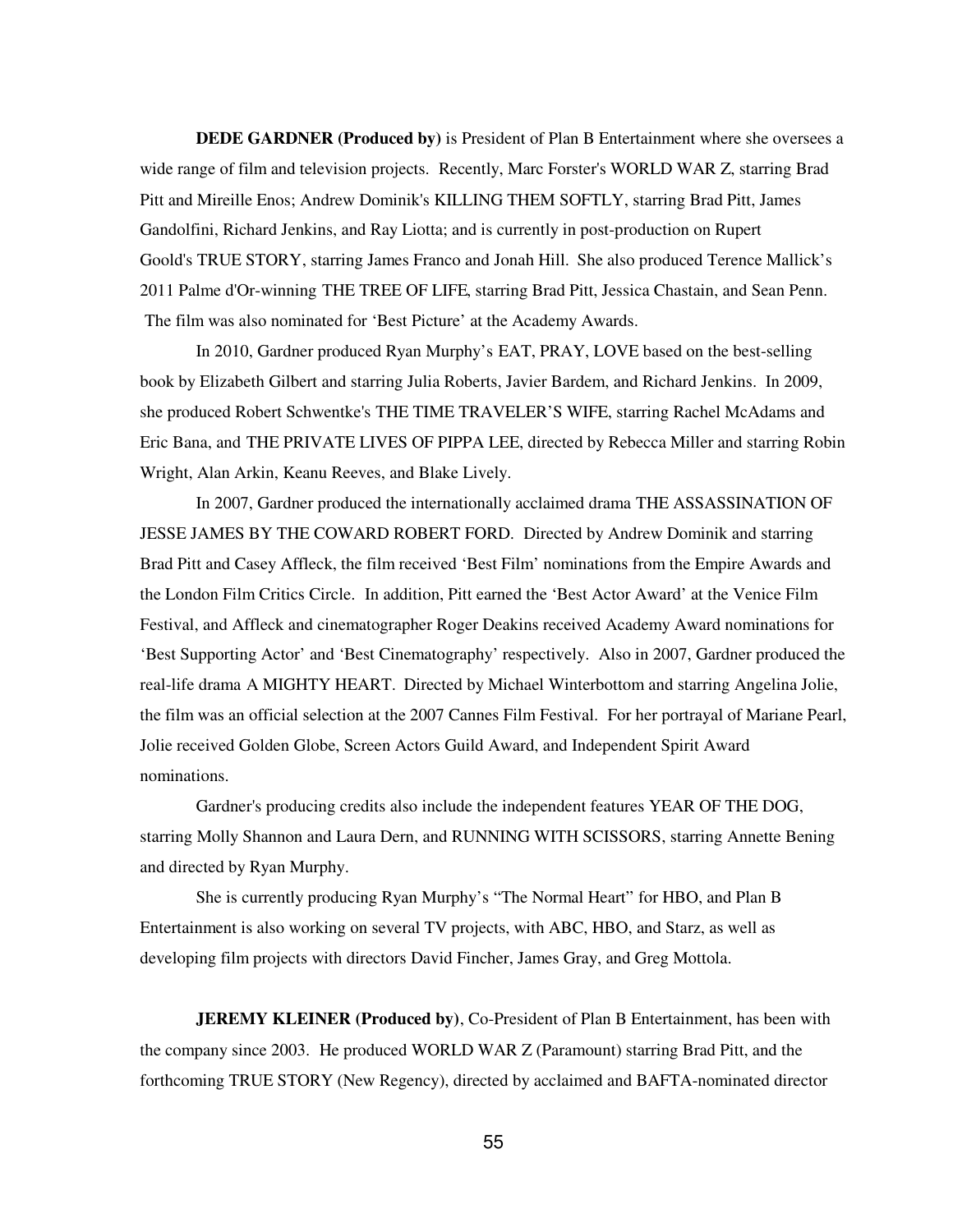Rupert Goold and starring Jonah Hill and James Franco. Kleiner is also an Executive Producer of "Resurrection," Plan B and Brillstein Entertainment Partners' forthcoming series for ABC/ABC Studios. He was an Executive Producer on Plan B productions KICK-ASS, EAT PRAY LOVE, and THE PRIVATE LIVES OF PIPPA LEE. With Dede Gardner, Kleiner oversees Plan B's development and production slate, which includes projects with filmmakers Bennett Miller, David Fincher, James Gray, and Greg Mottola, among others.

Born and raised in New York City, Kleiner attended Harvard University, where he studied history. He began his career as an intern at Errol Morris' Fourth Floor Productions and Kopelson Entertainment. He then worked as a creative executive at Dick and Lauren Shuler Donner's company before joining Plan B.

 As founder and CEO of River Road Entertainment, **BILL POHLAD (Produced by)** has been producing quality films for more than twenty years. His ability to seek out compelling material and bring it to light has established his reputation as a producer unafraid to take creative risks.

The veteran producer makes his return to directing with the upcoming film LOVE & MERCY, which centers on 'Brian Wilson,' the mercurial singer, songwriter and leader of The Beach Boys. Unlike a conventional biopic, the film will paint an intimate portrait of the artist by interweaving seminal moments in his life, from his artistic genius to his profound struggles, and the love that keeps him alive. LOVE & MERCY, which Pohlad is also producing, will star John Cusack, Paul Dano, Elizabeth Banks and Paul Giamatti.

River Road most recently optioned the film rights to Joanna Smith Rakoff's upcoming novel, My Salinger Year. The company has also optioned the rights to Karen Thompson Walker's debut novel, The Age of Miracles, which will be adapted by Seth Lochhead and directed by Catherine Hardwick. Partnering with Reese Witherspoon and Bruna Papandrea's Pacific Standard, Bill Pohlad will produce Nick Hornby's adaptation of Cheryl Strayed's bestselling memoir Wild. Witherspoon is set to play the lead role, and Fox Searchlight Pictures has recently acquired worldwide distribution rights.

Also in development at River Road is THE BLUE CAR, written by Tim Sexton and Bill Pohlad. The film is about famed Scottish Formula One driver Jackie Stewart, his wife Helen, and Stewart's young teammate, Francois Cevert, and their experiences during Stewart's final season in 1973.

Pohlad is one of the most distinguished producers in independent film. His producorial effort THE TREE OF LIFE, starring Brad Pitt, Sean Penn and Jessica Chastain, was nominated for three Academy Awards® including Best Picture. Previously THE TREE OF LIFE won the Palm d'Or, the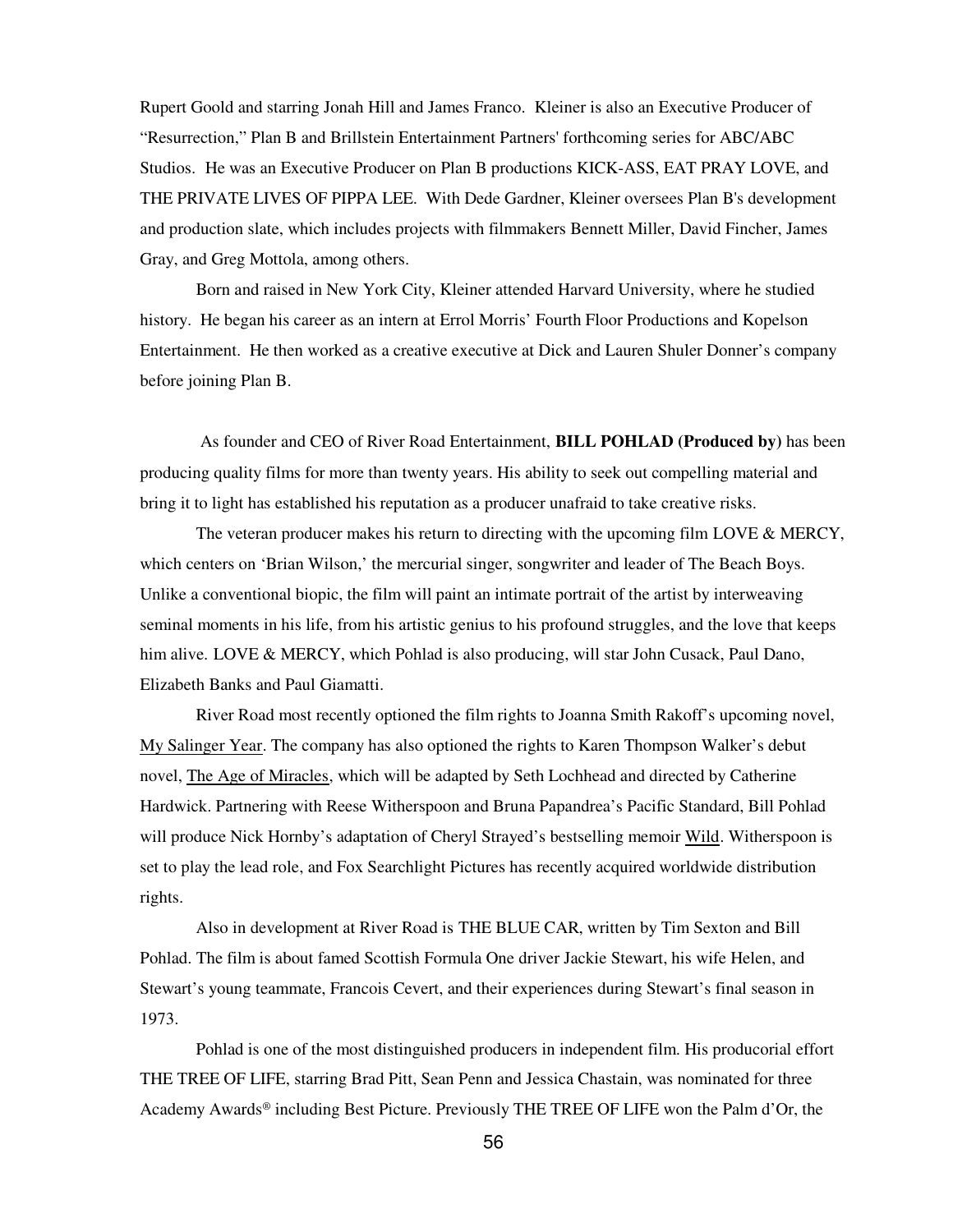highest honor at the 2011 Cannes International Film Festival, and shared the prize for 'Best Feature' at the 2011 Gotham Independent Film Awards, in addition to being named one of the top ten films of the year by the National Board of Review.

In 2007, Pohlad produced Sean Penn's award-winning adaptation of INTO THE WILD, based on the best-selling book by Jon Krakauer. The film premiered at the Telluride and Toronto Film Festivals and garnered two Academy Award nominations as well as nods from The Directors Guild, The Writers Guild, and SAG, among others.

Pohlad has also served as executive producer on numerous films including Ang Lee's Academy Award winning epic, BROKEBACK MOUNTAIN, the highly acclaimed LUST, CAUTION, which won the Golden Lion at the Venice Film Festival, and Robert Altman's final piece, A PRAIRIE HOME COMPANION*.* In 2010, Pohlad produced Doug Liman's FAIR GAME, starring Sean Penn and Naomi Watts and THE RUNAWAYS, starring Kristen Stewart and Dakota Fanning.

Pohlad and River Road have also been responsible for executive producing numerous feature documentaries including Robert Kenner's Academy Award nominated documentary, FOOD, INC.; Brett Morgan's political documentary CHICAGO 10, which opened the 2007 Sundance Festival; and Jonas Åkerlund's I'M GOING TO TELL YOU A SECRET, which chronicled Madonna's Re-Invention World Tour.

Pohlad wrote, directed and co-produced his first feature film, OLD EXPLORERS, starring veteran actors Jose Ferrer and James Whitmore in 1990. He has also directed and produced a number of commercial and documentary film projects over the years.

**ARNON MILCHAN (Produced by)** is widely renowned as one of the most prolific and successful independent film producers of the past 25 years, with over 100 feature films to his credit. Born in Israel, Milchan was educated at the University of Geneva. His first business venture was transforming his father's modest business into one of his country's largest agro-chemical companies. This early achievement was a harbinger of Milchan's now-legendary reputation in the international marketplace as a keen businessman.

Soon, Milchan began to underwrite projects in areas that had always held a special interest for him – film, television and theater. Early projects include Roman Polanski's theater production of *Amadeus*, DIZENGOFF 99, LA MENACE, THE MEDUSA TOUCH and the mini-series "Masada." By the end of the 1980s, Milchan had produced such films as Martin Scorsese's THE KING OF COMEDY, Sergio Leone's ONCE UPON A TIME IN AMERICA and Terry Gilliam's BRAZIL.

After the huge successes of PRETTY WOMAN and THE WAR OF THE ROSES, Milchan founded New Regency Productions and went on to produce a string of successful films including J.F.K,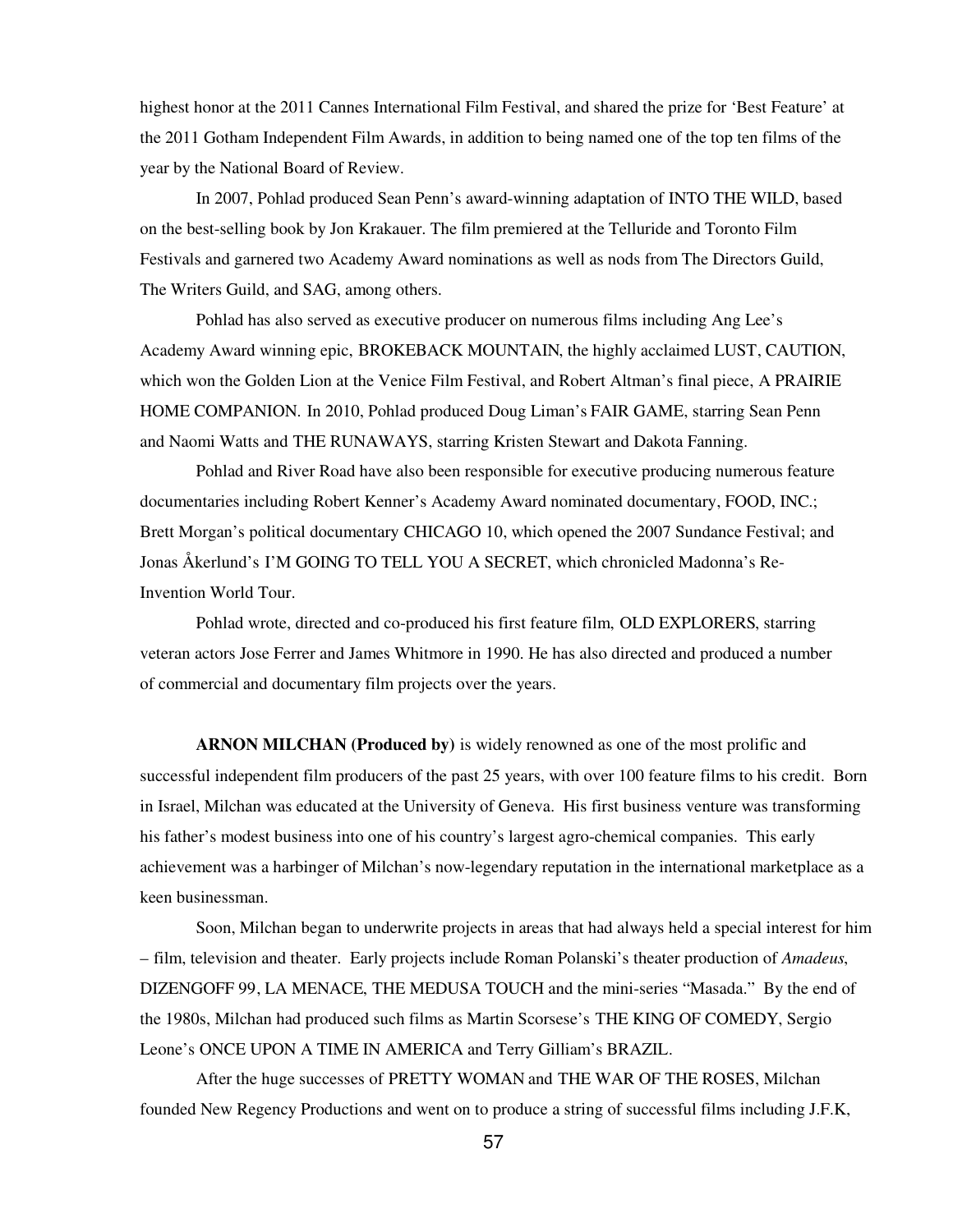SOMMERSBY, A TIME TO KILL, FREE WILLY, THE CLIENT, TIN CUP, UNDER SIEGE, L.A. CONFIDENTIAL, THE DEVIL'S ADVOCATE, THE NEGOTIATOR, CITY OF ANGELS, ENTRAPMENT, FIGHT CLUB, BIG MOMMA'S HOUSE, DON'T SAY A WORD, DAREDEVIL, MAN ON FIRE, GUESS WHO, MR. AND MRS. SMITH, BIG MOMMA'S HOUSE 2, ALVIN AND THE CHIPMUNKS, THE FOUNTAIN, MIRRORS, JUMPER, WHAT HAPPENS IN VEGAS, ALVIN AND THE CHIPMUNKS: THE SQUEAKQUEL, LOVE AND OTHER DRUGS, BIG MOMMA'S HOUSE 3, ALVIN AND THE CHIPMUNKS: CHIPWRECKED, and IN TIME.

Upcoming is RUNNER, RUNNER, a thriller starring Ben Affleck and Justin Timberlake; NOAH, an epic directed by Darren Aronofsky, starring Russell Crowe; and TRUE STORY, starring Jonah Hill and James Franco.

Along the way, Milchan brought on board two powerful investors and partners who share his vision: Nine Network and Twentieth Century Fox. Fox distributes Regency movies in all media worldwide, except in international pay and free television where Milchan has taken advantage of the growing television and new media marketplace. Milchan also successfully diversified his company's activities within the sphere of entertainment, most specifically in the realm of television through Regency Television ("Malcolm in the Middle," "The Bernie Mac Show" and "Windfall") and sports where the company was at one time the largest shareholder of PUMA, the worldwide athletic apparel and shoe conglomerate based in Germany, which was later sold after a successful re-branding of the brand in 2003. In addition, Regency acquired the worldwide television rights to Women's Tennis Association Tournaments from 1999 through 2012 and licensed these rights to Pan European Broadcaster Eurosport S.A. Regency owns a large stake in the Israeli Network, a television station brought to the United States via a satellite distribution agreement with Echostar and Regency also acquired a large stake in Channel 10, one of only two commercial broadcast stations in Israel.

**ANTHONY KATAGAS** (Producer) has produced over 30 films in the last ten years and worked with a variety of innovative and Oscar-winning filmmakers, including Steve M<sup>c</sup>Queen, Andrew Dominik, Paul Haggis, John Singleton, Wes Craven, James Gray, Vadim Pereiman, Lasse Hallstrom, Ben Younger, Nanette Burstein, Deny Arcand, Michael Almereyda and Sofia Coppola. In 1999, Katagas formed Keep Your Head Productions, committed to the development and production of home-grown New York films.

Through Keep Your Head, Katagas has produced films by visionary filmmaker Michael Almereyda: HAPPY HERE AND NOW (IFC Films 2001), THIS SO-CALLED DISASTER (IFC Films 2002) and WILLIAM EGGELSTON IN THE REAL WORLD (Palm Pictures 2005). Keep Your Head also produced BLACKBIRD by Pulitzer Prize-nominated playwright Adam Rapp (2007) and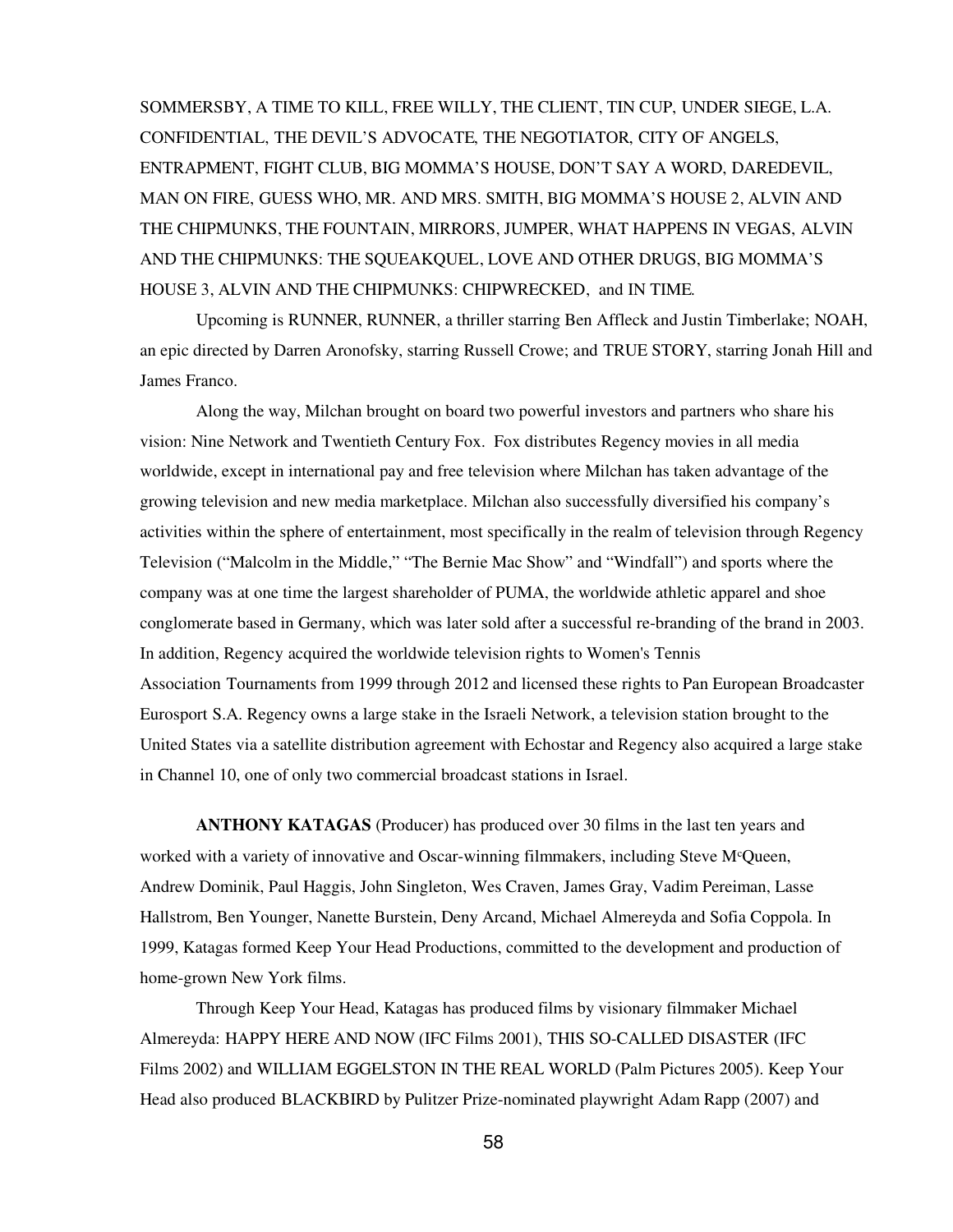James Gray's THE IMMIGRANT (The Weinstein Company 2013), which competed for the Palme d'Or at the 2013 Cannes Film Festival. Next up for Keep Your Head is CYMBELINE to be directed by Michael Alemreyda, starring Ethan Hawke, Milla Jovovich, and Ed Harris.

Katagas was nominated for an IFP Independent Spirit Award, honoring filmmakers who, despite limited resources, demonstrate the creativity, tenacity, and vision required to produce highquality independent films. Since then, he has produced or executive-produced, Lasse Hallström's THE HOAX (Miramax 2006), Vadim Perelman's THE LIFE BEFORE HER EYES (Magnolia Pictures 2007), James Gray's two Palme d'Or and César-nominated films WE OWN THE NIGHT (Columbia Pictures 2007), Marc Lawrence's DID YOU HEAR ABOUT THE MORGANS? (Columbia 2009), Wes Craven's MY SOUL TO TAKE (Universal 2010), Paul Haggis' THE NEXT THREE DAYS (Lionsgate 2010) and John Singleton's ABDUCTION (Lionsgate 2011).

Most recently, Katagas has produced James Gray's TWO LOVERS starring Joaquin Phoenix and Gwyneth Paltrow; Andrew Dominik's KILLING THEM SOFTLY starring Brad Pitt; James Gray's THE IMMIGRANT starring Joaquin Phoenix, Marion Cotillard and Jeremy Renner; and Rupert Goold's TRUE STORY starring Jonah Hill and James Franco.

**TESSA ROSS (Executive Producer)** is Controller of Film and Drama at Channel 4, heading up feature film division Film4.

Film4 is known for working with the most innovative talent in the UK, whether new or established, and has built a reputation for developing and financing some of the most innovative and acclaimed British films of the past 30 years, which between them have amassed a large number of prestigious awards. Films such as Danny Boyle's SLUMDOG MILLIONAIRE and 127 HOURS, Kevin Macdonald's THE LAST KING OF SCOTLAND and TOUCHING THE VOID, Shane Meadows' THIS IS ENGLAND, Steve M<sup>c</sup>Queen's HUNGER and SHAME, Walter Salles' THE MOTORCYCLE DIARIES, Martin McDonagh's IN BRUGES and Michael Winterbottom's THE ROAD TO GUANTANAMO.

Recent releases include Danny Boyle's TRANCE, Michael Winterbottom's THE LOOK OF LOVE, Shane Meadows' THE STONE ROSES: MADE OF STONE, and Ben Wheatley's A FIELD IN ENGLAND.

Upcoming releases include Jonathan Glazer's UNDER THE SKIN, Richard Ayoade's THE DOUBLE, Clio Barnard's THE SELFISH GIANT, James Griffiths' CUBAN FURY, Kevin Macdonald's HOW I LIVE NOW, Roger Michell's LE WEEKEND, Lenny Abrahamson's FRANK, Debbie Tucker Green's SECOND COMING and an adaptation of Le Carré's A MOST WANTED MAN, directed by Anton Corbijn.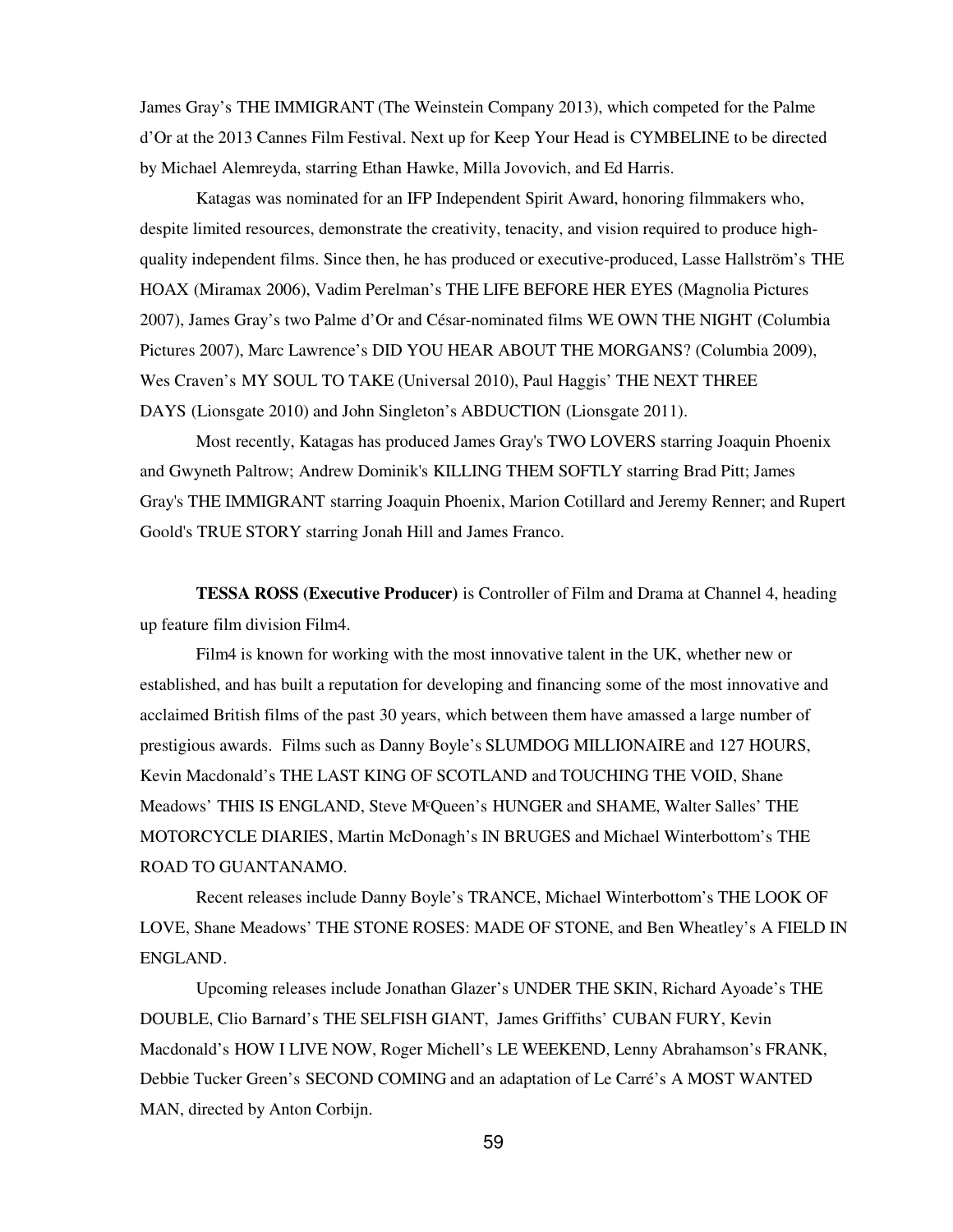Ross came to Channel 4 from the BBC's Independent Commissioning Group where she was Head of Drama, it was here she commissioned and executive produced Stephen Daldry's multi awardwinning BILLY ELLIOT.

Ross was previously a governor at the NFTS and the BFI, a member of the ICA council and an external examiner for the MA in Screenwriting at the Northern Film School. She is currently an honorary associate of the London Film School and a member of the National Theatre board. Ross was one of eight film industry representatives on the panel of the 2012 Film Policy Review, chaired by Chris Smith, and was appointed CBE in the New Year 2010 Honours List. She was recently announced as the recipient of the 2013 BAFTA award for 'Outstanding Contribution to British Cinema'.

A frequent collaborator with director Steve  $M<sup>c</sup>$ Queen on both film and art installation projects, **SEAN BOBBITT, BSC (Director of Photography)** gained international acclaim working with the director on his debut feature HUNGER*,* starring Michael Fassbender. The film was awarded the Camera d'Or at Cannes and earned Bobbitt a BIFA Technical Achievement award. Subsequently, he collaborated with the director on SHAME*,* again starring Fassbender, which received critical and commercial success and earned Bobbitt another BIFA Award nomination and a European Film Award for 'Best Cinematography.'

Bobbitt has also worked frequently with director Michael Winterbottom on films WONDERLAND, EVERYDAY*,* and THE KILLER INSIDE ME, and more recent films include Neil Jordan's BYZANTIUM*,* starring Saoirse Ronan and Gemma Arterton, and A PLACE BEYOND THE PINES*,* directed by Derek Cianfrace, starring Ryan Gosling and Bradley Cooper. Bobbitt recently wrapped production on the Spike Lee directed remake of OLDBOY, starring Josh Brolin and Elizabeth Olsen.

Bobbitt's television credits include the award winning "Sense and Sensibility," *for* which he was nominated for an Emmy for Best Cinematography*, "*The Long Firm," which earned him a BAFTA nomination for Best Cinematography, "Canterbury Tales," for which he won an Royal Television Society Award, and "Unforgiven*."*

A graduate of UC Santa Clara and St George's College in Weybridge, England, Sean was born in Texas and spends his time between the UK, where he has residency, and the US. In addition to English, Bobbitt speaks basic French and Spanish, and has experience filming literally across every continent in the world.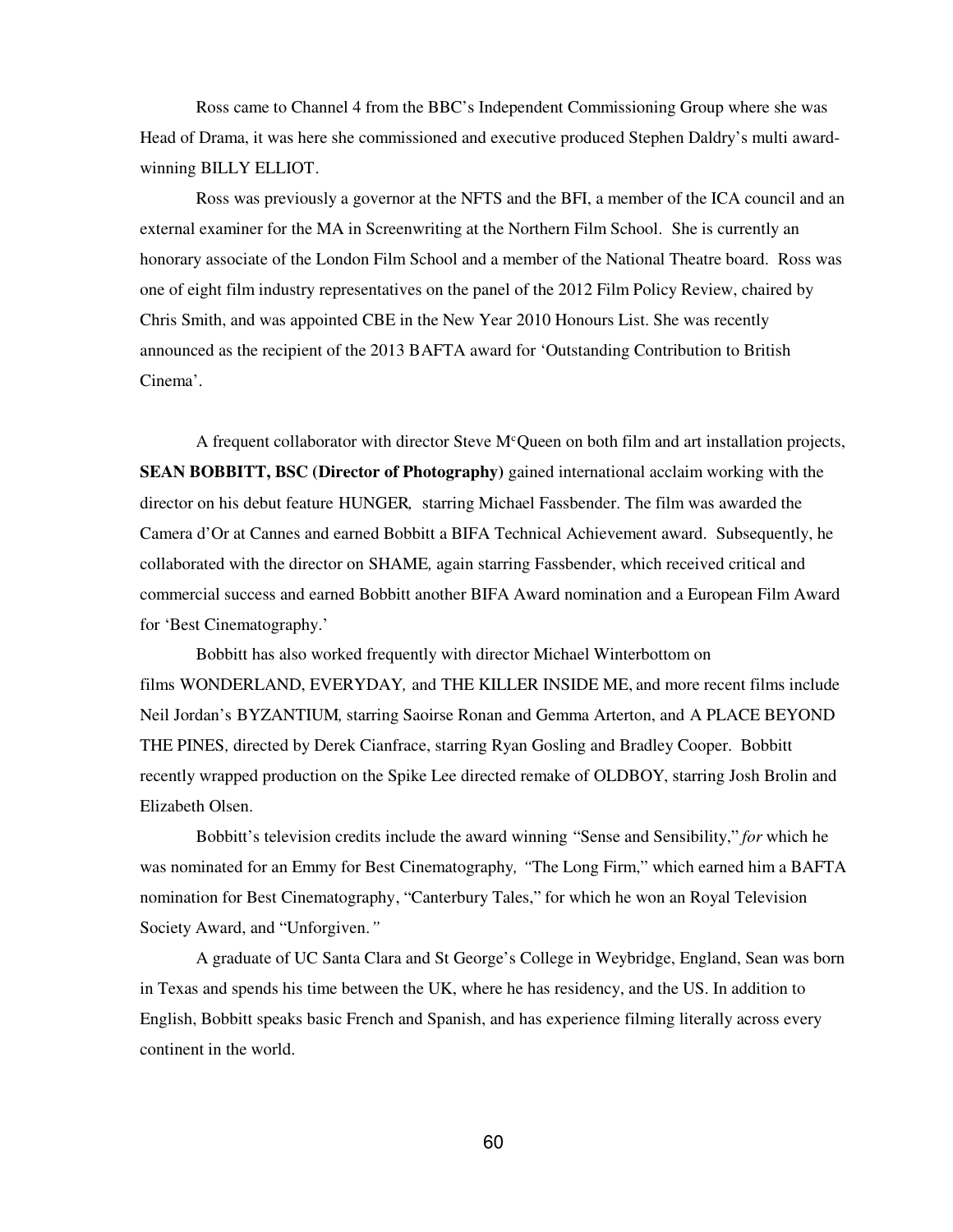**ADAM STOCKHAUSEN (Production Designer)** is an award winning production designer and art director, who has worked with directors such as Wes Craven, Charlie Kauffman, and Wes Anderson.

His credits include ASH TUESDAY; THE DARJEELING LIMITED; MARGOT AT THE WEDDING; SYNECHDOCHE, NEW YORK; STATE OF PLAY; 8; EVERYDAY; THE SWITCH; MY SOUL TO TAKE; SCREAM 4; MOONRISE KINGDOM; and the upcoming THE GRAND BUDAPEST HOTEL.

For over twenty-five years, **JOE WALKER (Editor)** has worked on some of the most prestigious and exciting projects in the world of feature films and television. Projects that often tackle controversial subjects, reach wide audiences, and are created by groundbreaking directors. His work is a huge success with both moviegoers and critics alike. He was presented with the European Editor Award for 2012 at the 25<sup>th</sup> European Film Awards.

Walker is currently editing Michael Mann's feature UNTITLED MANN PROJECT (2014) for Legendary Pictures.

SHAME (2012) told the story of a handsome, successful New Yorker who spends his days and nights navigating the reckless terrain of sexual obsession on an inevitable path towards selfdestruction. Walker won the European Editor trophy for his work on the film and received both British Independent Film and Satellite Award nominations for "Technical Achievement."

HUNGER (2008) was an unflinching portrayal of the IRA hunger strikes at Long Kesh. It won huge acclaim and many awards, notably the Camera d'Or at Cannes. Walker was singled out for an Evening Standard Film Award nomination.

Walker cut the innovative documentary-feature LIFE IN A DAY for Oscar-winning director Kevin Macdonald and producer Ridley Scott. A unique cinematic experiment, it was filmed by YouTube users around the world on a single day in July 2010, and distilled from the 4,500 hours of footage submitted. A mammoth technical and creative challenge, it required the supervision of a large international team of researchers and assistant editors. The movie premiered at Sundance in January 2011. In the Evening Standard, Derek Malcolm called it "an incredible feat of editing." The Spectator described Walker as "legendary."

Marv Films' HARRY BROWN, (2009) starring Sir Michael Caine as a modern day vigilante, was a big box office hit in the UK, touching a nerve with a British public concerned about inner city violence. BRIGHTON ROCK, (2010) was a stylish reworking of the Graham Greene classic that set the action against a backdrop of the Mod and Rocker riots of 1964. It was written and directed by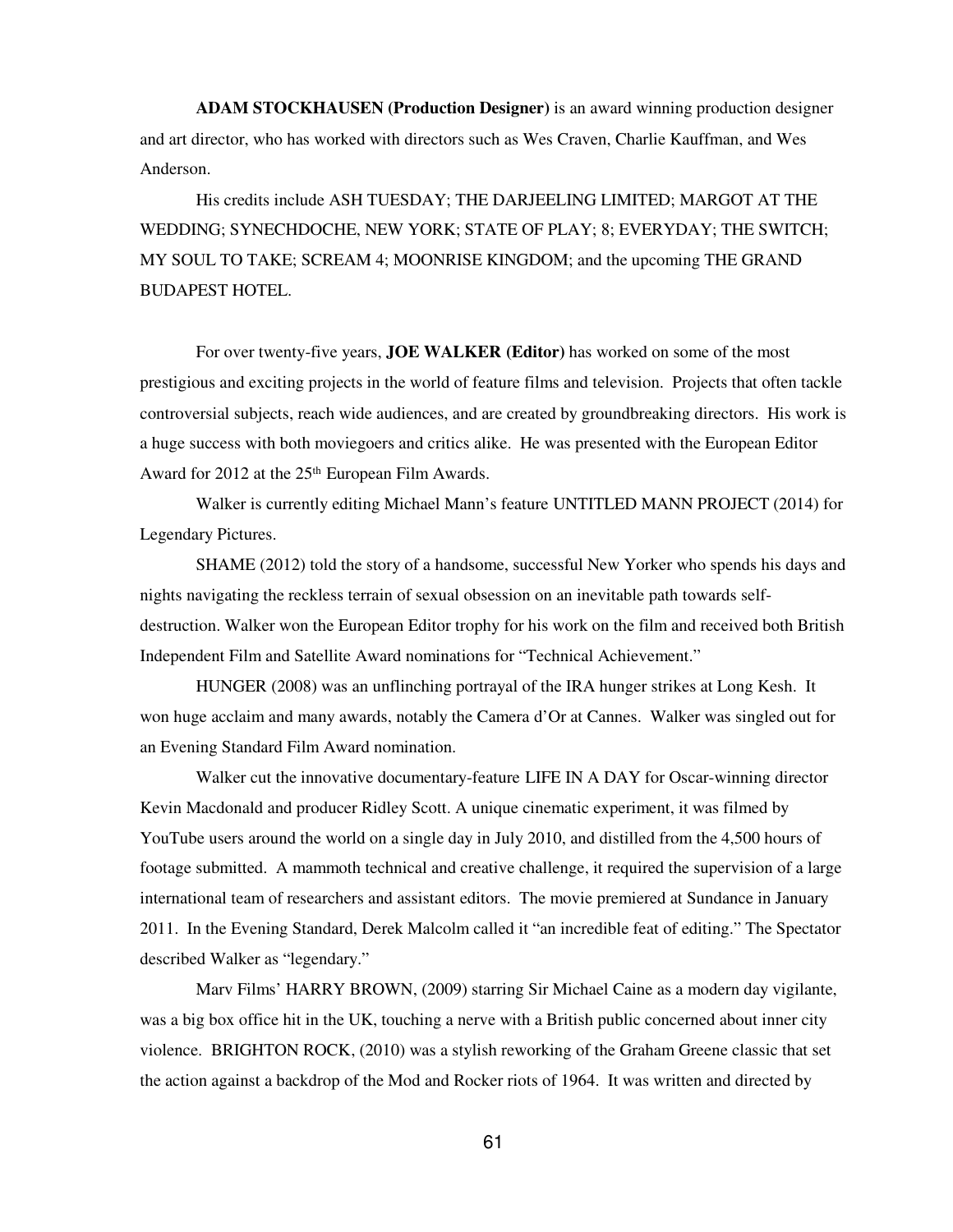Rowan Joffé and starred Sam Riley, Andrea Riseborough, John Hurt and Dame Helen Mirren. BIFAwinning THE ESCAPIST, (2008) was a tangled breakout tale with a tantalizing story structure written and directed by Rupert Wyatt.

Armed with a music degree from York, Walker learned his craft in the BBC's Film Department at Ealing Studios. As a Sound Editor he coaxed animal impersonator Percy Edwards out of retirement to provide gorilla noises for Philip Saville's smash hit FIRST BORN. After cutting classical music documentaries for the BBC, Walker broke into editing a drama with Julian Farino's OUT OF THE BLUE and comedy with two series of David Renwick's JONATHAN CREEK.

Walker cut the highly esteemed Jimmy McGovern TV series "The Lakes," whose director Bill Anderson kept him on to edit "Sword of Honour" starring Daniel Craig. His first feature break was TABLOID in 2001, a thriller starring John Hurt, for director David Blair. He followed that with the ITV blockbuster "Doctor Zhivago" starring Sam Neill and Keira Knightley.

Walker's credits continue in both film and television: "Virgin Queen" for Coky Giedroyc; GROW YOUR OWN for Richard Laxton; "Mai Piu Come Prima" for Giacomo Campiotti; "The Devil's Whore," for Marc Munden and "Tommy Tiernan" for director Richard Ayoade.

Walker is a committed champion of young filmmakers and has been a regular guest of The Watersprite Film Festival, The Disposable Film Festival , The Luma Film Festival as well as serving on the jury of BAFTA.

Walker has a continued interest in composing. His music has been played by the Royal Philharmonic Orchestra, live in Trafalgar Square. Musically, he is proudest of his score for the drama "Dirty War" for BBC/HBO.

**PATRICIA NORRIS (Costume Designer)** is an Oscar nominated and Emmy winning costume designer, who has worked with directors such as Brian De Palma, Arthur Penn, Stephen Frears, Mel Brooks, Terrence Malick, Edward Zwick, and David Lynch.

Her film credits include SUPPORT YOUR LOCAL GUNFIGHTER, THE LATE LIZ, THE CANDIDATE, SMILE, THE MASTER GUNFIGHTER, PEEPER, THE MISSOURI BREAKS, SILENT MOVIE, HEART BEAT, DAYS OF HEAVEN, THE BALTIMORE BULLET, THE ELEPHANT MAN, HISTORY OF THE WORLD: PART 1, FOUR FRIENDS, VICTOR VICTORIA, FRANCES, THE STAR CHAMBER, SCARFACE, RACING WITH THE MOON, 2010, JOHNNY DANGEROUSLY, MICKI + MAUDE, THE BEST OF TIMES, MY LETTER TO GEORGE, SPACECAMP, A FINE MESS, THE WHOOPEE BOYS, BLACK WIDOW, LITTLE NIKITA, BAD DREAMS, SUNSET, LEAVING NORMAL, THE JOURNEY OF AUGUST KING, LOST HIGHWAY, THE END OF VIOLENCE, THE HI-LO COUNTRY, DELIVERING MILO, BIG BAD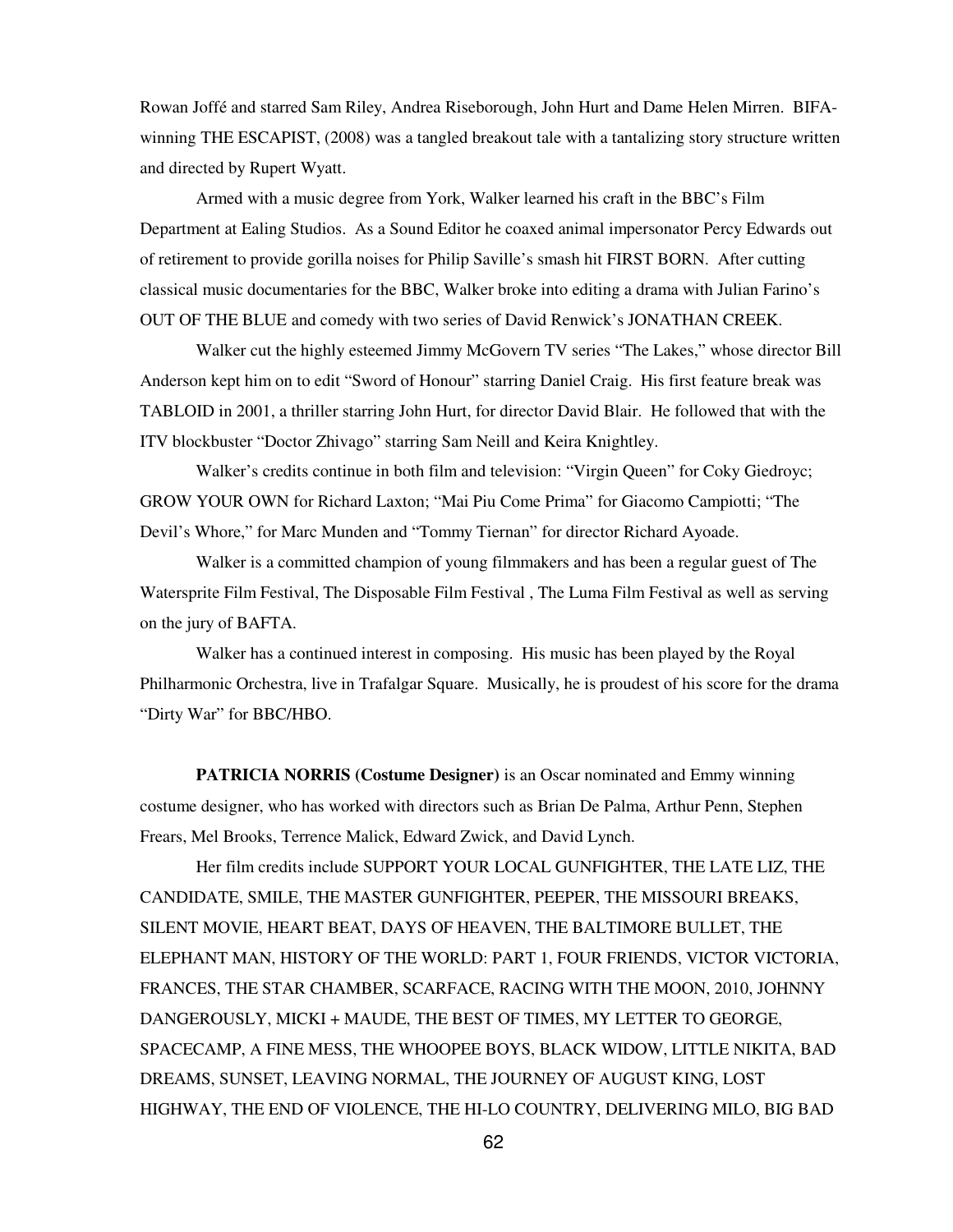## LOVE, THE SINGING DETECTIVE, THE ASSASSINATION OF JESSE JAMES BY THE COWARD ROBERT FORD, KILLING THEM SOFTLY, and THE IMMIGRANT.

She also worked on television series "The Waltons" and "Twin Peaks."

**HANS ZIMMER (Music by)** has scored over 100 films, grossing more than 22 billion dollars at the box office worldwide. He has been honored with an Academy Award, two Golden Globes, and four Grammy's. In 2003, the American Society of Composers, Authors, and Publishers presented him the prestigious Henry Mancini award for Lifetime Achievement for his impressive and influential body of work.

Zimmer's interest in music began early, and after a move from Germany to the U.K., would lead to playing with and producing various bands, including The Buggles, whose "Video Killed the Radio Star" was the first music video to ever appear on MTV. But the world of film music was what Zimmer really wanted to be involved with. Not long after meeting established film composer Stanley Myers, the two founded the London-based Lillie Yard Recording Studios together, collaborating on such films as MY BEAUTIFUL LAUNDRETTE.

It was Zimmer's solo work in 1988's A WORLD APART, however, that gained the attention of director Barry Levinson, who then asked Hans to score RAIN MAN, Zimmer's first American film. Levinson's instinct was right – the score's Oscar nomination that followed would be the first of nine.

With Zimmer's subsequent move to Hollywood, he expanded the range of genres of film music he explored, and his first venture into the world of animation, 1994's THE LION KING*,* brought Hans the Oscar. THE LION KING's soundtrack has sold over 15 million copies to date, and *The Lion King* musical has gone on to win a Tony Award and become Broadway's ninth-longestrunning show in history.

A number of scores for animated films have followed, including co-writing four Bryan Adams songs for SPIRIT: STALLION OF THE CIMARRON, including the Golden Globe nominated "Here I Am." Hans has also scored THE SIMPSONS MOVIE, KUNG FU PANDA and collaborated with will.i.am in MADAGASCAR: ESCAPE 2 AFRICA.

Zimmer's career has been marked by a unique ability to adeptly move between genres – between smaller films and comedies (such as DRIVING MISS DAISY*,* Peter Weir's GREEN CARD*,*  Tony Scott's TRUE ROMANCE*,* Ridley Scott's THELMA AND LOUISE, James L. Brooks' AS GOOD AS IT GETS*,* Nancy Meyers' SOMETHING'S GOTTA GIVE, and THE HOLIDAY) and big blockbusters (including Tony Scott's CRIMSON TIDE*,* John Woo's MISSION: IMPOSSIBLE 2*,*  Ridley Scott's HANNIBAL, BLACK HAWK DOWN, Edward Zwick's THE LAST SAMURAI*,* Gore Verbinski's THE PIRATES OF THE CARIBBEAN series, Christopher Nolan's BATMAN BEGINS*,*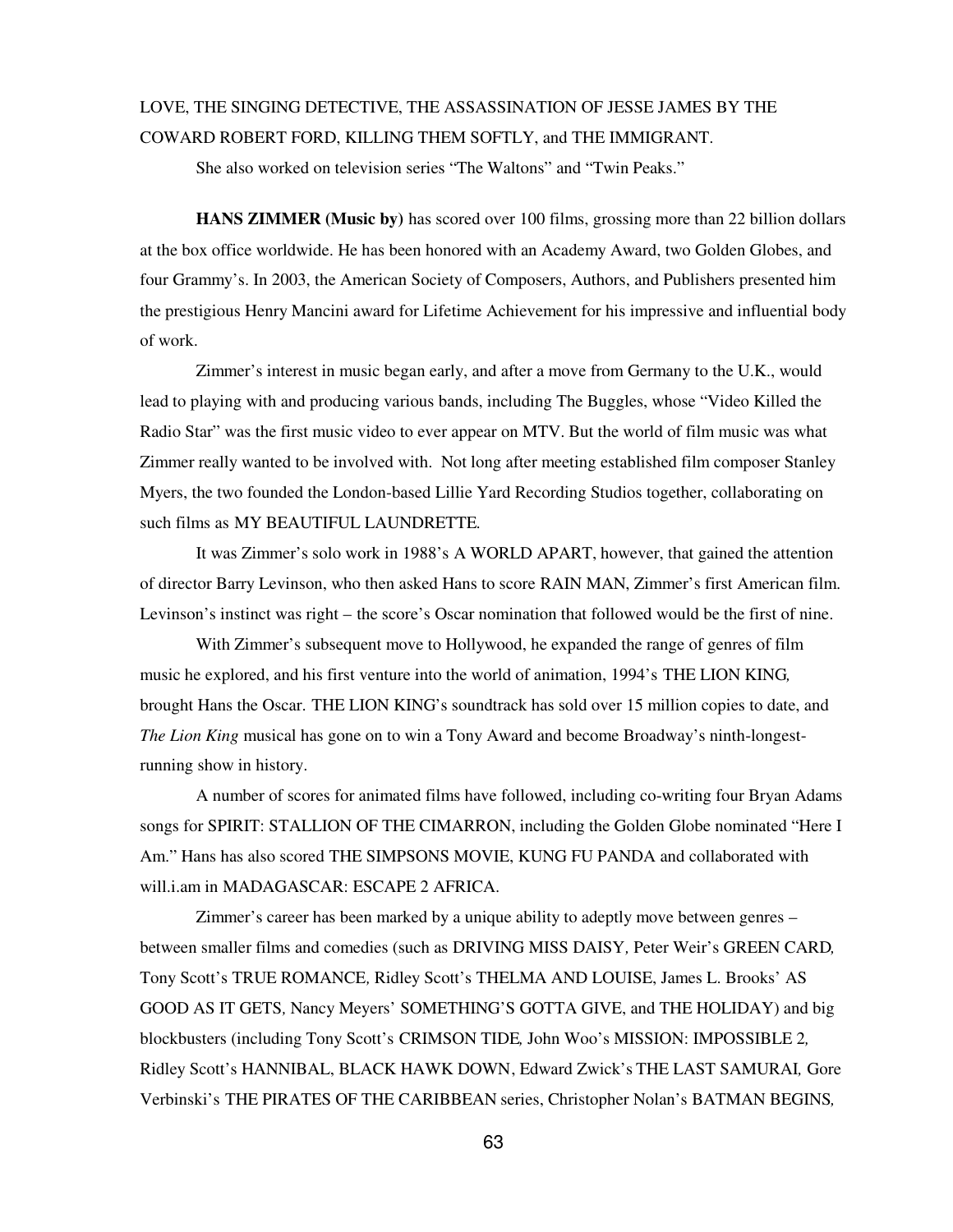and Ron Howard's THE DA VINCI CODE).

In the middle of Zimmer's unparalleled pace of taking on new projects, his ability to innovate, to re-invent genres is what is perhaps most striking. The film scores Zimmer has done this for speak for themselves, whether it has been for drama in Barry Levinson's RAIN MAN, action in Ridley Scott's BLACK RAIN, war in Terrence Malick's THE THIN RED LINE, or most recently the dark comic book world of Christopher Nolan's THE DARK KNIGHT*,* for which he received another Grammy.

It was Zimmers' unique take on the historical in GLADIATOR that earned him another Golden Globe. The album sold more than three million copies worldwide and spawned a second album "Gladiator: More Music from the Motion Picture."

Zimmer's roots in performing never left him, and in 2000, Zimmer performed his film music live for the first time in a concert at the  $27<sup>th</sup>$  annual Flanders International Film Festival in Ghent, Belgium. With a 100-piece orchestra and 100-piece choir, he performed a number of newly orchestrated concert versions of a selection of his work. The concert was recorded by Decca and released as a concert album entitled The Wings of a Film: The Music of Hans Zimmer.

His background in collaboration and mentoring never left Zimmer either, and he created a Santa Monica based musical 'think tank,' Remote Control Productions, in order to build a creative environment to nurture the talent of those new to the composing world. In the process, he has launched the careers of an unparalleled number of film and television composers, including John Powell (the BOURNE IDENTITY Trilogy), Harry-Gregson Williams (SHREK, BRIDGET JONES: THE EDGE OF REASON), Geoff Zanelli (DISTURBIA), Heitor Pereira (CURIOUS GEORGE, DESPICABLE ME 1, DESPICABLE ME 2, THE SMURFS 1, THE SMURFS 2), Henry Jackman (MONSTERS VS. ALIENS, G.I. JOE: RETALIATION, WRECK-IT RALPH, TURBO*),* James Dooley (PUSHING DAISIES), James Levine ("Nip / Tuck," "Damages," "The Closer," "Glee"), Ramin Djawadi (PACIFIC RIM, IRON MAN), Rupert Gregson-Williams (HOTEL RWANDA, JUST GO WITH IT, GROWN UPS, GROWN UPS 2), Steve Jablonsky (TRANSFORMERS, TRANSFORMERS: REVENGE OF THE FALLEN, TRANSFORMERS: DARK OF THE MOON), and Trevor Morris ("The Tudors").

Zimmer has received a total of 10 Golden Globe Nominations, 10 Grammy® Nominations, and 9 Oscar Nominations, the most recent for Christopher Nolan's INCEPTION. His innovative and powerful score has been praised as the Best Score of 2010 by countless critics' groups and has earned him BAFTA, Golden Globe, Grammy and Critics Choice Award nominations. His other Oscar nominations include SHERLOCK HOLMES, RAIN MAN, GLADIATOR, THE LION KING, AS GOOD AS IT GETS, THE PREACHER'S WIFE, THE THIN RED LINE and THE PRINCE OF